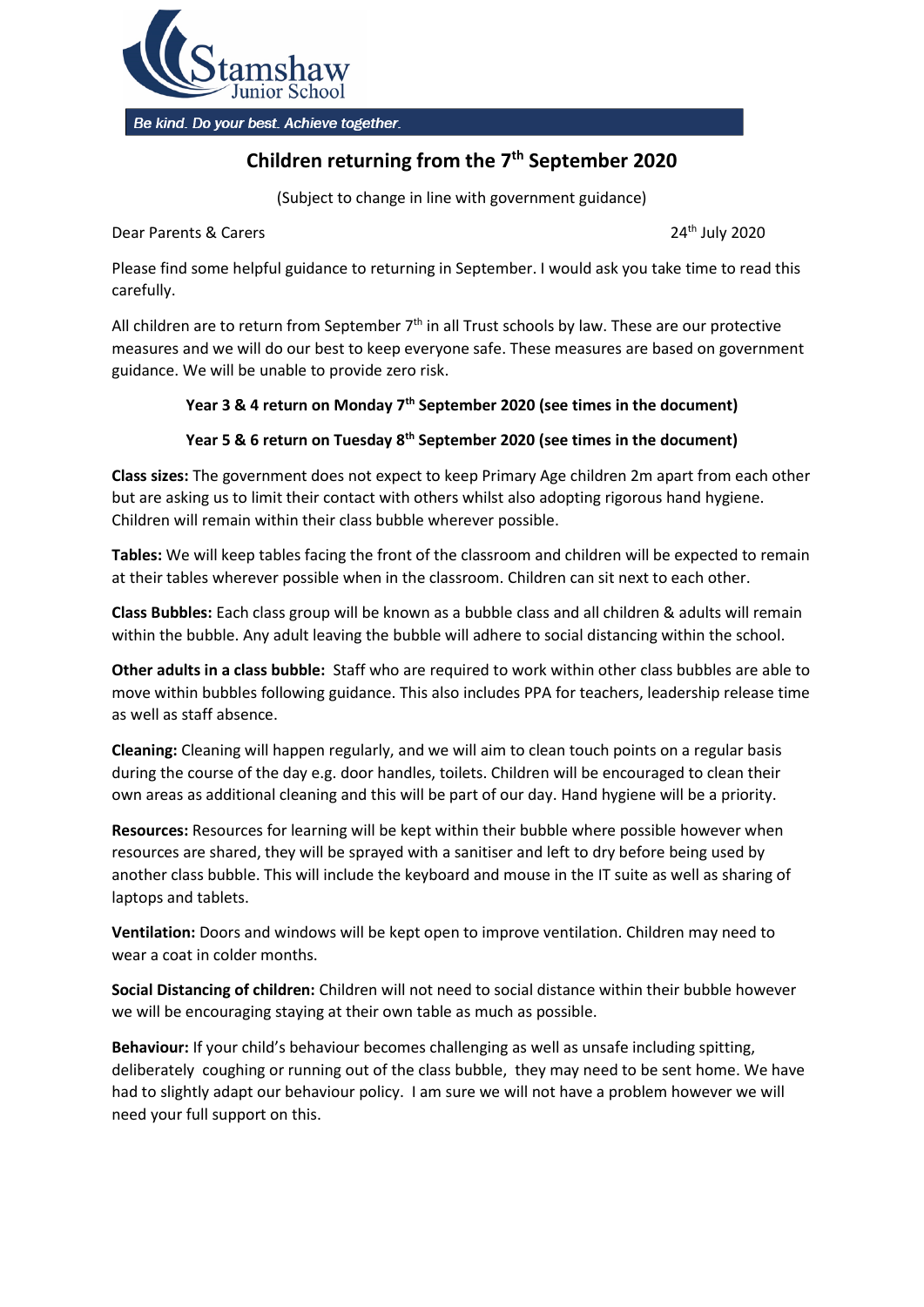**Playtimes:** Children will play within their class bubble in a designated area. They will not play with another class bubble. Playtimes will have two staggered times so that less children are on the playground/field.

**Lunch:** Children will have lunch in their classrooms. They may bring a lunch box. Year 3 & 6 hot dinners will be in the hall with year 4 & 5 hot dinners being eaten in the classroom. This is because we cannot fit all the children in the hall safely following the guidance. Lunch will be increased to one hour.

**Bags & belongings:** Children to limit their belongings to as little as possible. Some bags and belongings will remain on the back of the chair or under the desk so as not to clog up the coat pegs. All stationary will be provided by the school therefore they will NOT need a pencil case.

**No scooter or bikes please.** Please speak to your teacher should this be a problem.

**Curriculum:** We aim to teach a broad and balanced curriculum. Music will be affected as children are not allowed to sing and all PE will be outside. Children MUST please wear a PE kit to school on their PE days (a warmer kit in colder weather). Your teacher will let you know what day(s) that will be.

**The library:** Sadly the library will be out of bounds however a plan is being put in place for children to be able to change their books.

**Double Bubble:** Children may be part of a double bubble. The first bubble is their class with the other bubble being a before or after school club. They may ONLY choose one other i.e. they may not be in breakfast club and football.

**Breakfast club:** This will continue from **MONDAY 14th September 2020**. A letter will be sent out at the start of term. We will have to limit it to no more than 20 children please. This may be the second bubble choice for some children.

**After school clubs:** We will only be able to offer outside clubs next term. A letter will be sent out at the start of term. Your child may only choose one club as part of their double bubble.

**Interventions:** We have two intervention areas for additional learning. One is for years 3 &4 and the other is for year 5&6. These have been carefully set out to ensure that the children are safely apart and will only be in very small groups.

**Assemblies:** We will not able to use the hall for assemblies. Assemblies will be in the classroom.

**School trips and visitors:** Children will still be able to enjoy 'walking only' school trips and have educational visitors in following the guidance. We will not be using transport yet.

**Hand washing:** Designated hand washing areas /sanitising stations have been identified for children to wash or sanitise their hands at various parts of the day. This will be a combination of soap and hand sanitising.

**Toilets:** Each class bubble will have a designated toilet and they will be accompanied by an adult who will wait for them outside.

**PPE:** Staff and children will not wear PPE. We will have PPE in the first aid room as a precaution and will wear according to guidance if needed.

**Face Masks:** Face masks will not be worn on site by children or staff.